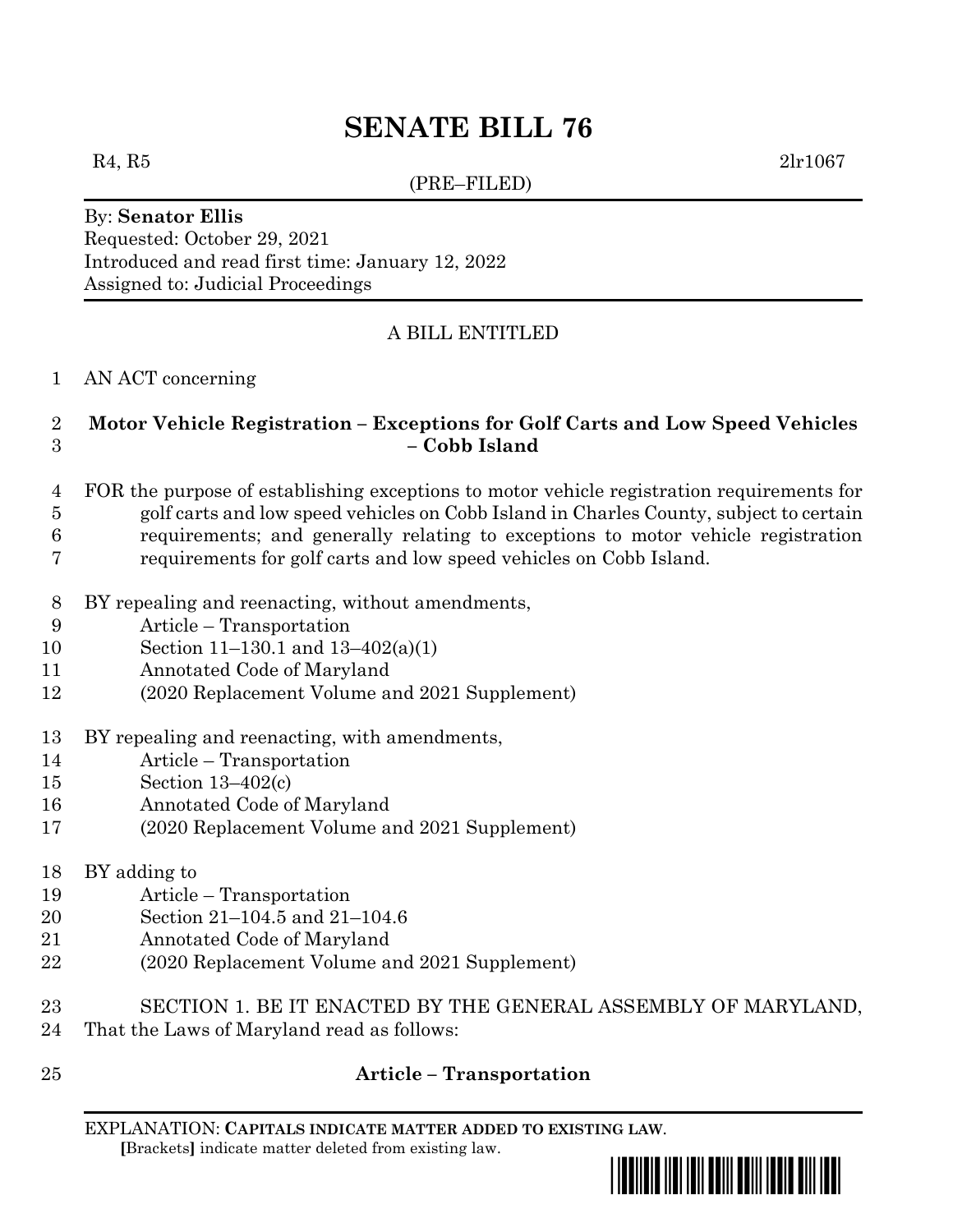11–130.1.

 "Low speed vehicle" means a four–wheeled motor vehicle that has a maximum speed capability that exceeds 20 miles per hour but is less than 25 miles per hour.

13–402.

 (a) (1) Except as otherwise provided in this section or elsewhere in the Maryland Vehicle Law, each motor vehicle, trailer, semitrailer, and pole trailer driven on a highway shall be registered under this subtitle.

- (c) Registration under this subtitle is not required for:
- 
- (1) A vehicle that is driven on a highway:

 (i) In conformity with the provisions of this title relating to manufacturers, transporters, dealers, secured parties, owners or operators of special mobile equipment, or nonresidents; or

 (ii) Under a temporary registration card issued by the Administration;

 (2) A vehicle owned and used by the United States, unless an authorized officer or employee of the United States requests registration of the vehicle;

(3) A farm tractor or any farm equipment;

(4) A vehicle the front or rear wheels of which are lifted from the highway;

 (5) A towed vehicle that is attached to the towing vehicle by a tow bar and for which no driver is necessary;

 (6) A vehicle owned by and in the possession of a licensed dealer for purpose of sale;

 (7) A vehicle owned by a new resident of this State during the first 60 days of residency provided the vehicle displays valid registration issued by the jurisdiction of the resident's former domicile;

 (8) New vehicles being operated as part of a shuttle, as defined in § 13–626 of this title, while following a registered vehicle displaying a shuttle permit issued by the Administration;

 (9) A vehicle operated in connection with maritime commerce exclusively within any terminal owned or leased by the Maryland Port Administration;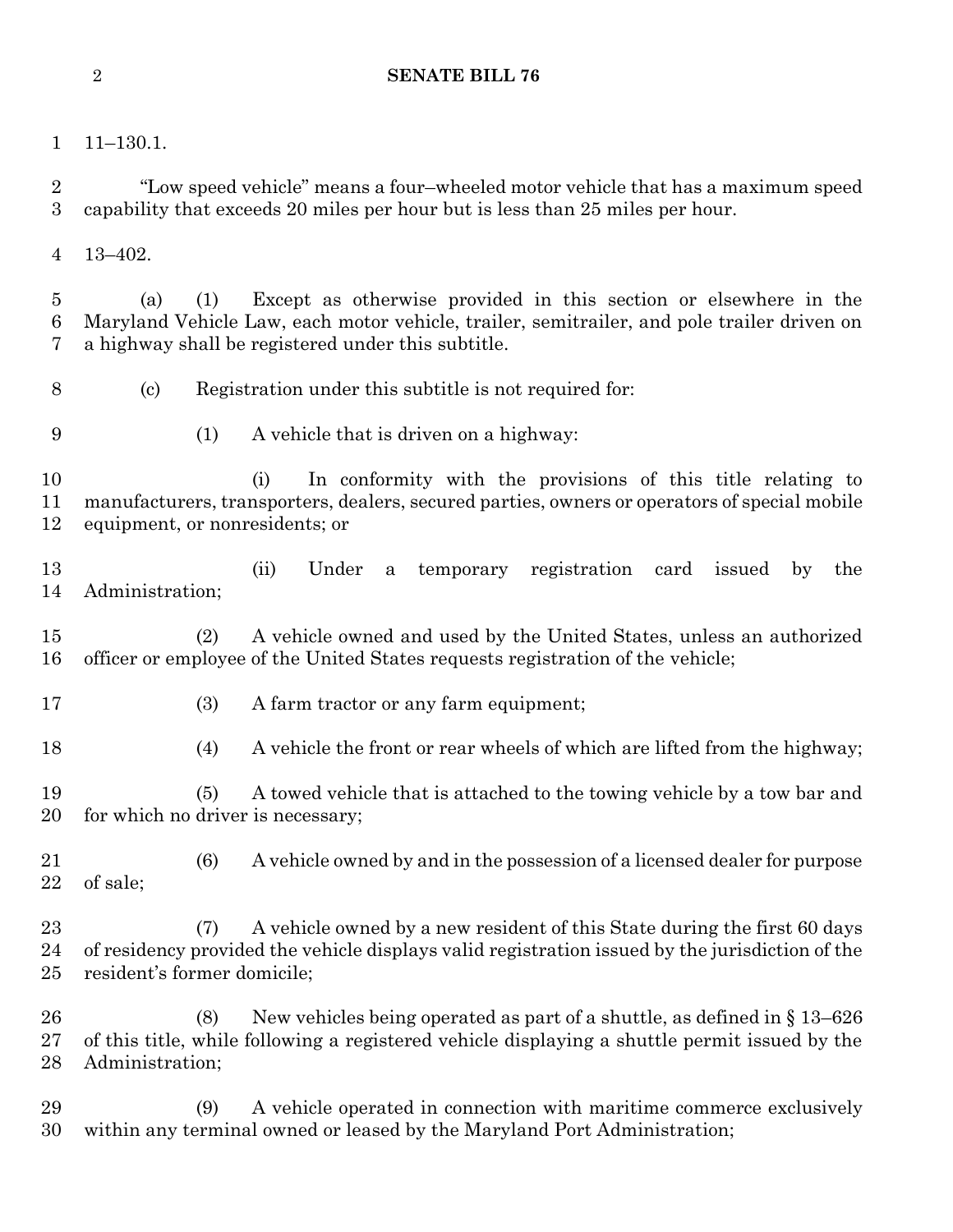#### **SENATE BILL 76** 3

 (10) A snowmobile that is operated on highways and roadways as prescribed 2 by  $\S 25-102(a)(14)$  of this article;

 (11) A golf cart that is operated on a highway on Smith Island, provided that the golf cart is equipped with lighting devices as required by the Administration if it is operated on a highway between dusk and dawn;

 (12) A golf cart that is operated on a highway in accordance with **[**§§ 21–104.2 through 21–104.4**] § 21–104.2, § 21–104.3, § 21–104.4, OR § 21–104.5** of this article;

 (13) A golf cart that is operated on an Allegany County highway as allowed by the county under § 25–102(a)(16) of this article; **[**or**]**

 (14) A vehicle owned by an accredited consular or diplomatic officer of a foreign government and operated for official or personal purposes when the vehicle displays a valid diplomatic license plate issued by the United States government**; OR**

 **(15) A LOW SPEED VEHICLE THAT IS OPERATED ON A HIGHWAY IN ACCORDANCE WITH § 21–104.6 OF THIS ARTICLE**.

**21–104.5.**

 **A PERSON WHO OPERATES A GOLF CART ON A HIGHWAY ON COBB ISLAND, CHARLES COUNTY, WITHOUT REGISTRATION AS AUTHORIZED UNDER § 13–402(C)(12) OF THIS ARTICLE:**

- 
- **(1) MAY OPERATE THE GOLF CART ONLY:**

 **(I) ON A HIGHWAY ON WHICH THE MAXIMUM POSTED SPEED LIMIT DOES NOT EXCEED 30 MILES PER HOUR;**

- 
- **(II) BETWEEN DAWN AND DUSK; AND**

 **(III) IF THE GOLF CART IS EQUIPPED WITH LIGHTING DEVICES AS REQUIRED BY THE ADMINISTRATION;**

 **(2) SHALL KEEP THE GOLF CART AS FAR TO THE RIGHT OF THE ROADWAY AS FEASIBLE; AND**

- **(3) SHALL POSSESS A VALID DRIVER'S LICENSE.**
- **21–104.6.**